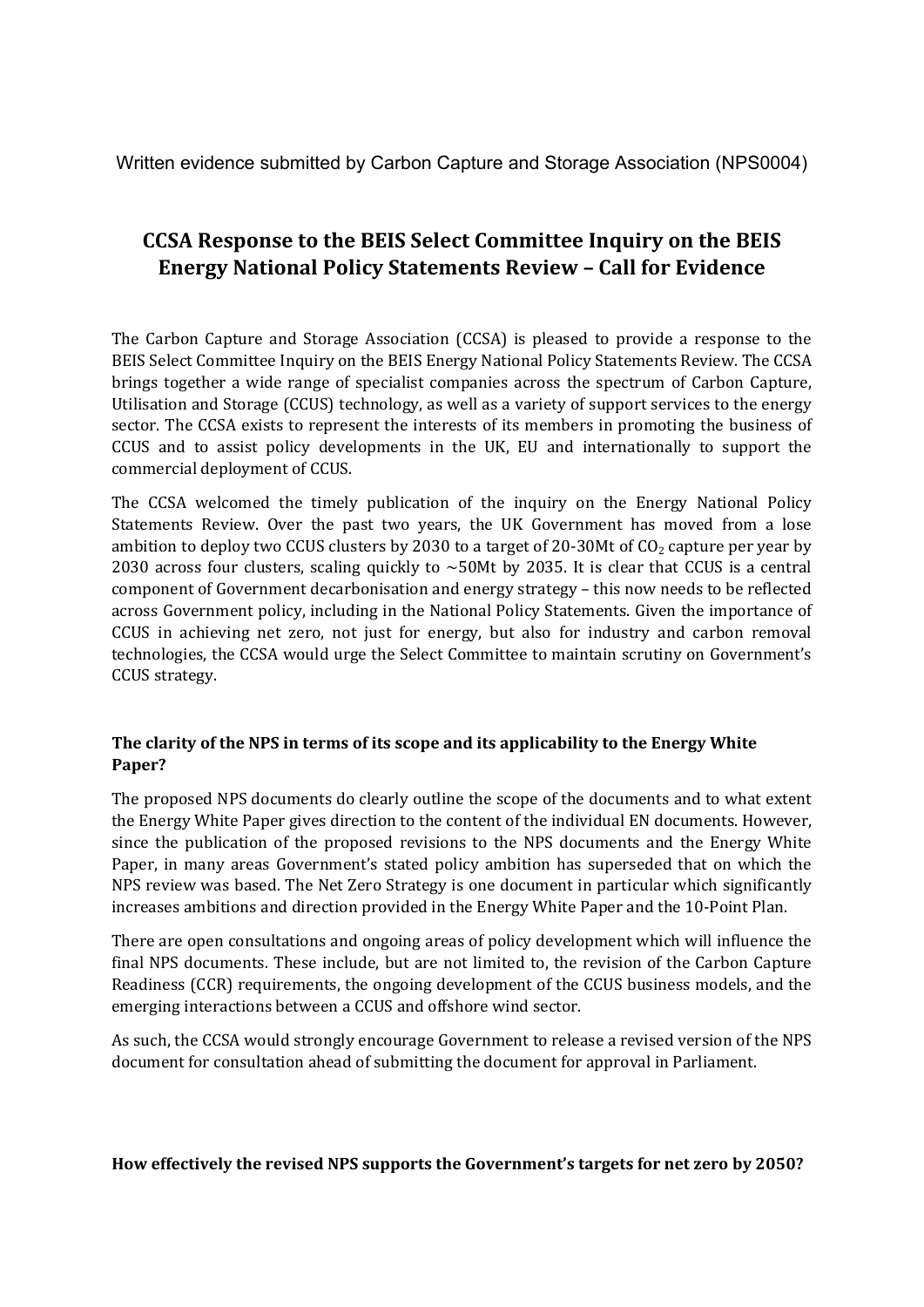The CCSA welcome the revised wording in the NPS documents on CCUS. However, the CCSA note that the Energy NPS in isolation does not fully consider how the energy system can influence and support net zero activities across other NPS areas and in other sectors.

There are several areas the NPS documents could be updated or structured differently to fully consider CCUS and other cross-sector decarbonisation technologies:

#### *Update structure reflective of the Net Zero energy pathway:*

- The document uses the framework defined in the current energy NPS documents published 10 years ago. The NPS framework needs to be structured in a forward-looking manner, appreciative of the technologies of the future. As such the CCSA would welcome:
	- o Combustion related activities (as covered by an updated CCR requirement) to be included in one EN document.
	- $\circ$  Clarity on the future development of CO<sub>2</sub> storage resources including a need for a strategic development in the offshore space, ensuring both CCUS and offshore wind can deploy at the rate required to achieve net zero
	- $\circ$  Consideration for a Net Zero NPS which can be used in a cross-cutting manner to help define more complex interactions across multiple NPS documents. By outlining how key technologies of the future will interact as well as identifying key regulatory and stakeholder relationships, this can provide certainty to applicants and assessors that projects are more likely to proceed and provide benefits across multiple economy areas.

## *Clarity on the role of CCUS infrastructure:*

The CCSA would like to see a more clearly defined role for  $CO<sub>2</sub>$  infrastructure, both within EN-1 and also in more detail within EN-4. The current approach does not fully consider the wider enabling role  $CO<sub>2</sub>$  infrastructure can play for wider network users not only energy projects. In addition, having a clearer role for  $CO<sub>2</sub>$  pipelines in EN-4 will be key to informing future planning decisions for new networks, network expansions and to help outline the respective roles of regulators and other bodies.

#### *A commitment to regular review:*

- Given that the energy system is moving at pace as the UK moves towards net zero, the NPS documents will need a more regular review and update which can reflect the emerging energy landscape. This can ensure projects are designed and consented using the best policy guidance, enabling a rapid deployment of critical net zero energy systems.
- The previous NPS document was not updated since 2011, this has provided an uncertainty barrier for new technologies who are looking to develop in order to decarbonise at the pace required to achieve net zero.
- If the approach to reviewing the NPS document is not changed, and is not made more predictable and agile, the NPS risks' quickly becoming obsolete or hindering the deployment of novel technologies and projects which will be key to achieving the UK climate and energy targets.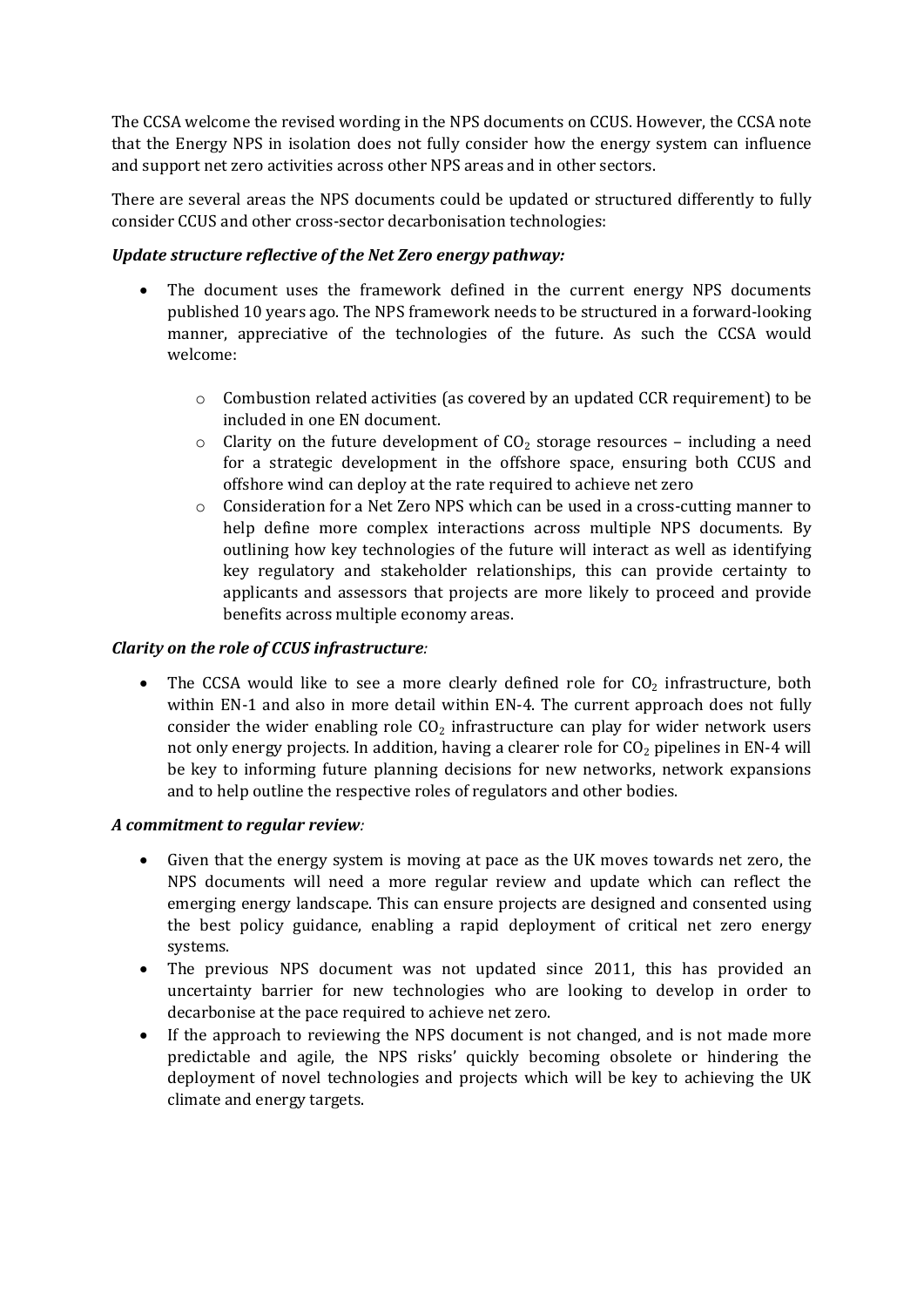## **How effectively the revised NPS takes account of other aspects of the Government's plans for energy generation?**

The NPS document does not full consider the interaction between energy assets and strategic UK resources in a clear and appropriate way, this is particularly apparent when considering the interaction between offshore wind and future CCUS development.

Section 3.34 highlights the need for applicants to "*undertake an assessment of the potential effects of the proposed development on such existing or permitted infrastructure or activities*." This does not fully consider the future of net zero technologies and the strategic requirement to develop net zero marine resources appropriately across a suite of technologies including offshore wind and CCUS. The current text discusses the physical seabed assets, however CCUS also requires; access to the storage site as well as the availability of sea space to perform seismic surveying of the storage site (a key condition of the storage licence granted by the OGA).

The interaction between offshore wind and CCUS in an increasingly crowded marine space was highlighted in the recently published Offshore Wind and CCUS Co-location study<sup>1</sup> and is currently under consideration in the Crown Estate led co-location forum. BEIS and associated bodies are key stakeholder in the forum, often leading these discussions, however the proposed NPS language does not reflect the emerging discussions from the forum.

In the first instance, the CCSA would strongly recommend that the language and approach to colocation impacts should be in line with that in the marine plans, particular with CCS and offshore wind. Both technologies can and must be deployed to meet the governments targets on reaching net zero by 2050 and the increased ambition of storing 20-30 million tonnes of  $CO<sub>2</sub>$  by 2030. The CCSA welcomes a revision of the text in the NPS in close consultation with the colocation forum run by the Crown Estate.

## **The effectiveness of the Government's consultation on the proposals contained in the energy NPS?**

As noted in response to previous questions, the consultation from Government does cover the content of the Energy White Paper and emerging energy landscape for CCUS in a helpful way. It does not however suggest or consult on whether the structure and purpose of the Energy NPS is fit for the net zero future.

This is most clearly highlighted when considering the role that essential sectors like engineered carbon removals (such as Bio-energy CCS and Direct Air Capture and Storage (BECCS and DACS)) will play in achieving net zero. In 2050, these technologies will have to be considered as an activity critical to achieving net zero, and by the nature of the technologies can be assigned across the UK economy, including in industry, energy and finance. These projects will be seen as nationally significant in achieving climate targets, and currently do not map well against many other NPS applications.

The revision of the NPS documents has the opportunity to clearly outline how future technologies will combine across sectors in order to achieve net zero. The CCSA would welcome the introduction of a cross-cutting NPS, which can outline cross NPS interactions, including carbon removals, future interactions of the energy system and  $CO<sub>2</sub>$  transport (via non-pipeline methods – e.g., ships, rail, trucks etc). By outlining how key technologies of the future will

<sup>&</sup>lt;sup>1</sup> The Crown Estate, 2021. CCUS & Offshore Wind Overlap Study Report. Available at: <https://www.thecrownestate.co.uk/media/3898/ccus-offshore-wind-overlap-study-report.pdf>